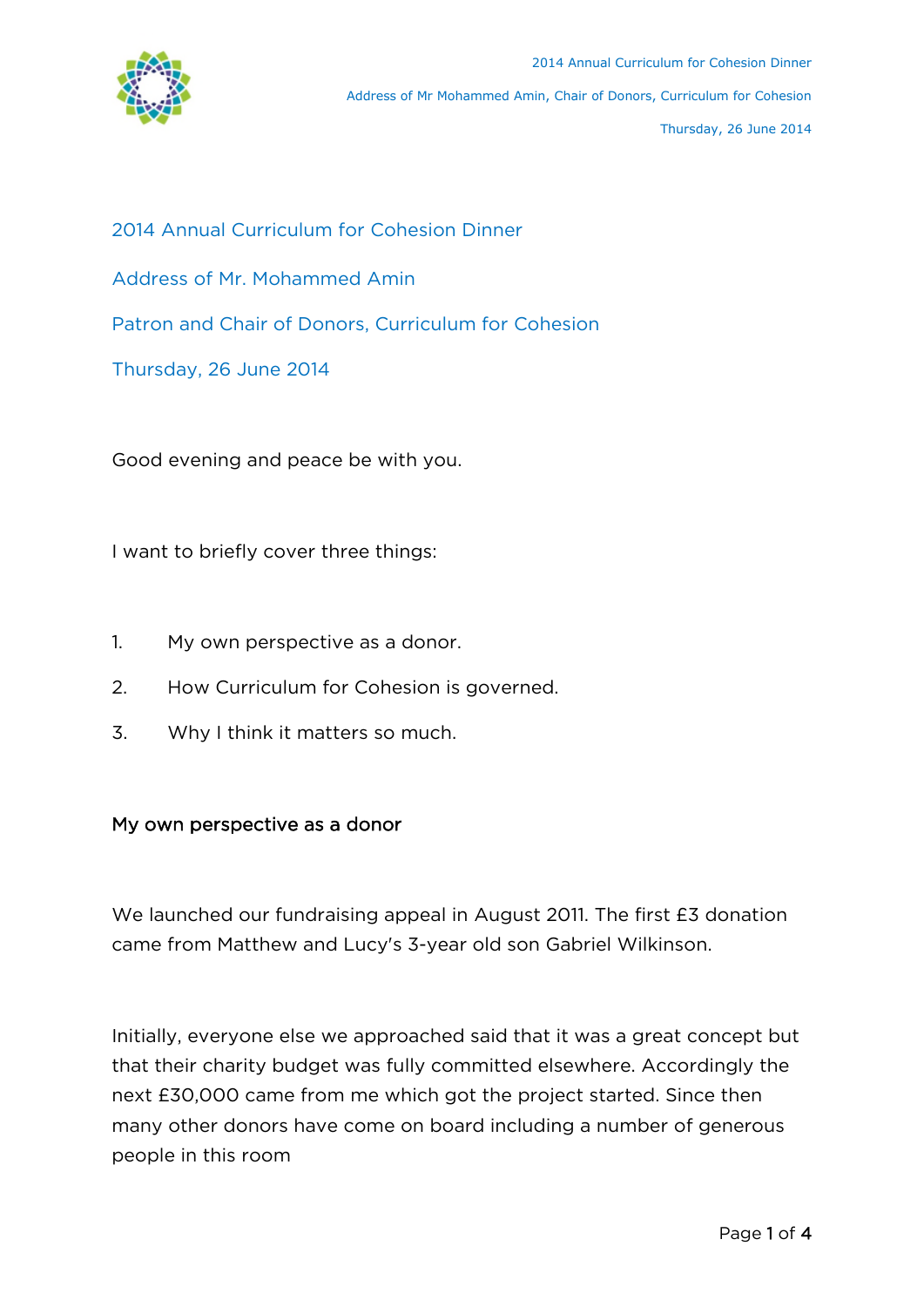

I am still giving £1,000 per month. My cumulative gifts are now just over £51,000 which I think makes me the second largest donor. Money that I believe has been money well spent.

Looking back over the three years I can already see the difference that Curriculum for Cohesion has made with our impact on the National History Curriculum, and the diffusion of Matthew Wilkinson's and the team's ideas more generally.

I believe that the book "A Fresh Look at Islam in a Multi-faith World: a philosophy for success through education" will have a major impact on the way teachers of young Muslims, and therefore also their pupils, think about Islam.

## How Curriculum for Cohesion is governed

Every penny from our donors goes into the Cambridge Muslim College. They are responsible for paying Matthew Wilkinson, the academic advisors and for every other disbursement. The legal responsibility for the project rests with the trustees of the Cambridge Muslim College. In turn they look to me for advice about the views of donors.

Small decisions I make by myself. For example I approved what we spent on our logo and visual identity.

For big decisions, I consult all major donors. So far we have only had two big decisions.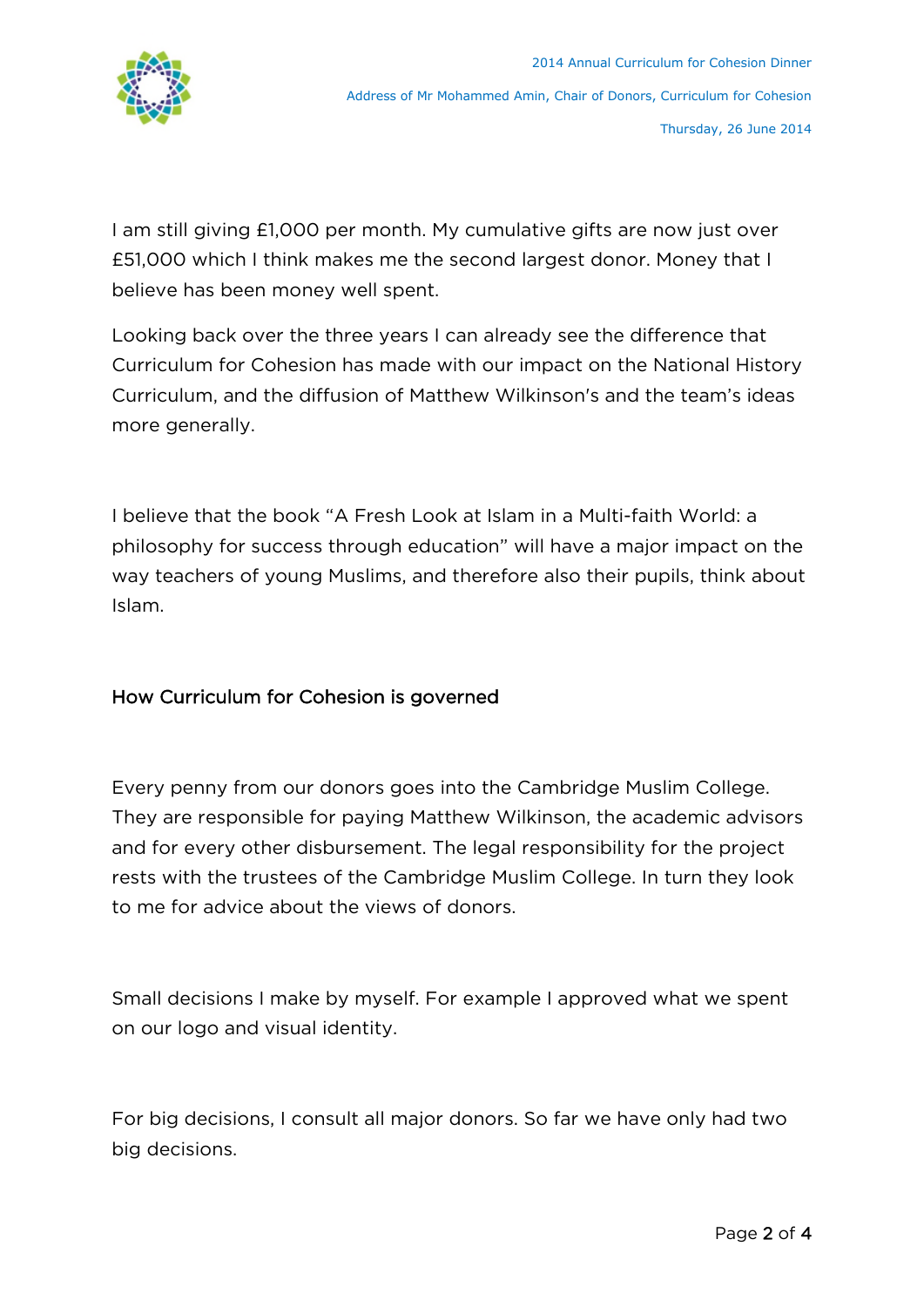

Firstly, Matthew Wilkinson's rate of pay from the very beginning has been set out in our budget which has always been on our website. About a year ago I held a donors meeting just before the annual dinner to discuss and approve an increase in the rate of pay.

Secondly we needed to agree how intellectual property should be owned. For this I consulted all major donors by email.

We haven't had a donors meeting today as I don't believe in meetings just for the sake of them but am always available to other donors or anyone else who wishes to discuss the governance of the project.

Quite apart from the formalities, I have worked very closely with Matthew Wilkinson on Curriculum for Cohesion ever since we began. At times it has felt as if he had completely taken over my diary! Even though I am not an academic I have read all of our papers and discussed them with Matthew in draft. The book I left to the academic advisors.

My main contribution has been teaching Matthew to avoid using the words epistemology and ontology except with other academics. However I've seen so much of Matthew that I am afraid I might be starting to understand those words myself!

## Why I think it matters so much.

Ideas matter. In the field of Islam in society and in education we are suffering from an absence of good ideas.